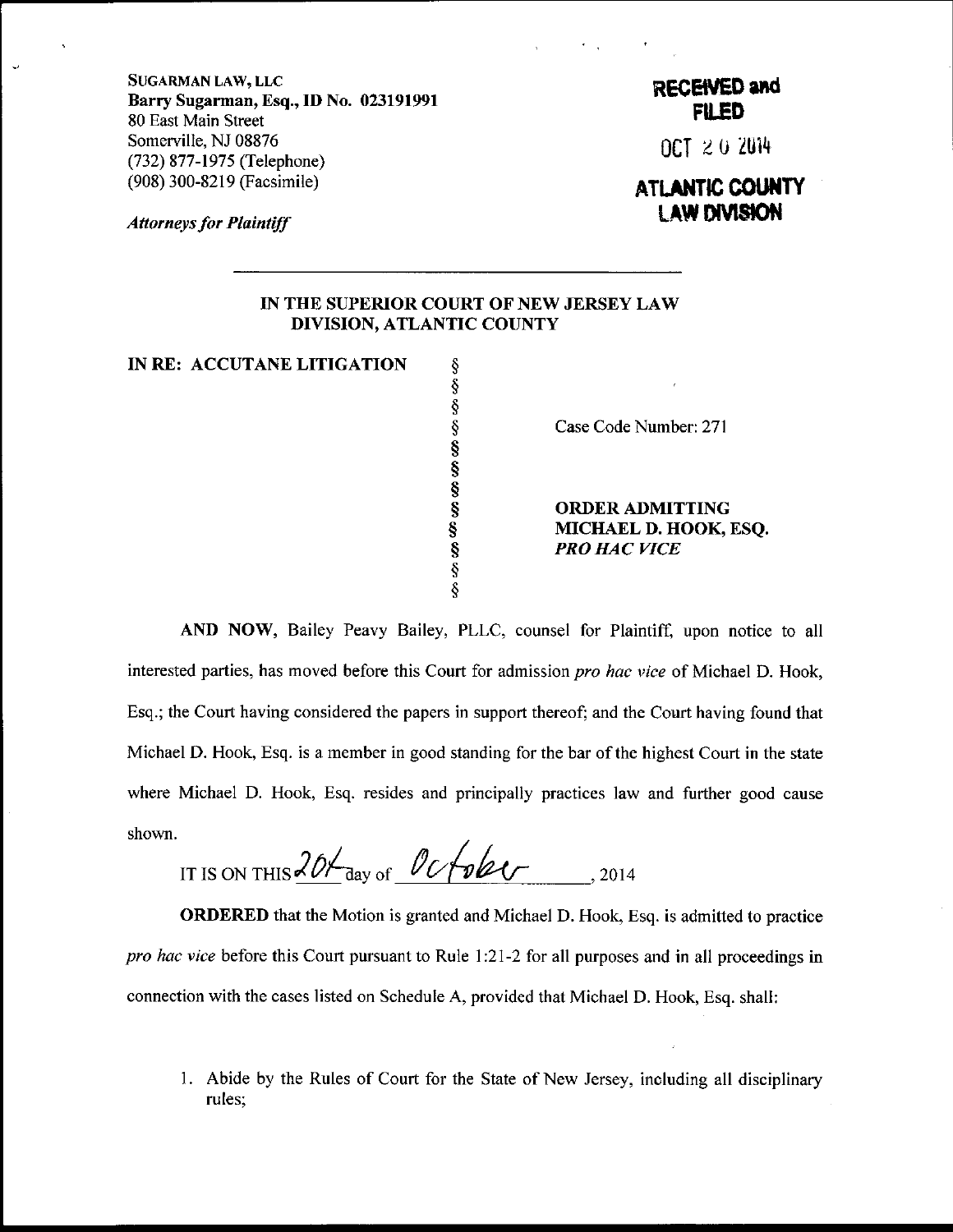- 2. Consent to the appointment of the Clerk of the Supreme Court as an agent upon whom service of process may be made for all actions his and his firm that may arise out of his participation in this matter;
- 3. Notify the Court immediately of any matter affecting his standing before this Court; and
- 4. Have all pleadings and other papers filed in the Court signed by an attorney-at-law of this Court employed by the firm of Hook  $&$  Bolton, PA, who shall be responsible for the conduct of Michael D. Hook, Esq.; and it is further

ORDERED that Michael D. Hook, Esq. shall make payment of fees as provided in the

New Jersey Rules of Court, Rule 1:28-1(b), l:28-2 and 1:28B-l(e), within thirty (30) days of the

date of this Order, and it is further

ORDERED that the Clerk of this Court shall forward a copy 6f this Order to the

Treasurer of the New Jersey Fund for Client Protection; and it is further

ORDERED that copies of this Order shall be served by aftomeys for Plaintiff upon all

counsel of record within seven (7) days of receipt thereof.

 $\mathcal{U}_1$  (-

Honorable Carol E. Higbee, P.J., Cv.

[ ] Opposed

[ ] Unopposed